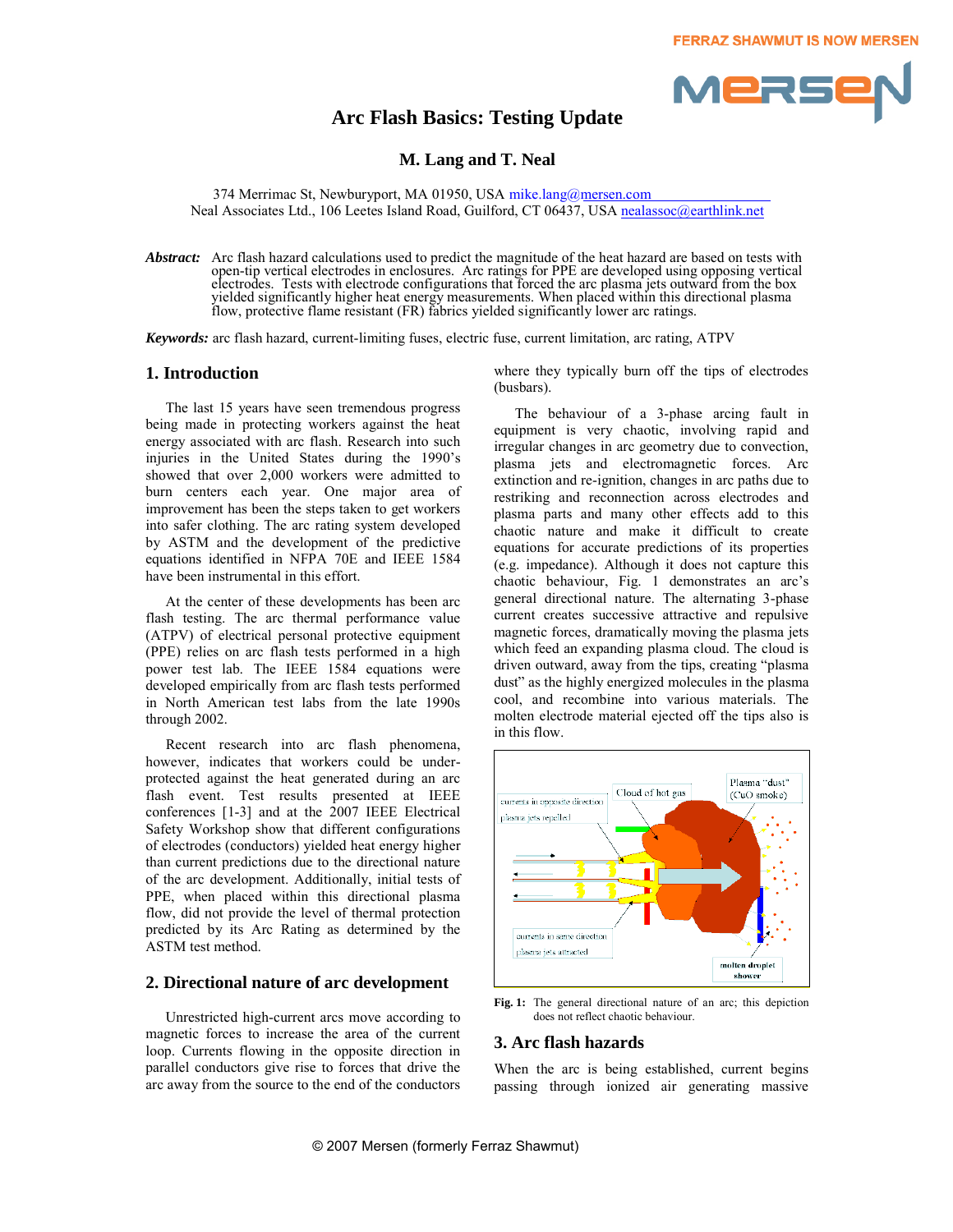quantities of heat. Large volumes of ionized gases, along with metal from the vaporized conductors, are explosively expelled. As the arc runs its course electrical energy continues to be converted into extremely hazardous energy forms. Hazards include the immense heat of the plasma, radiated heat, large volumes of toxic smoke, molten droplets of conductor material, shrapnel, extremely intense light and a pressure wave from the rapidly expanding gases.

Recent tests have shown that an object in the expanding plasma cloud (refer to the red object in Fig. 1) is directly exposed to the highest heat of the event. Temperatures greater than 15,000 C have been cited for this area. In addition to the convective heat transfer from the plasma, this object is directly exposed to the molten metal ejected from the electrode tips and radiated heat from surrounding plasma.

Objects close to the arc but outside of the plasma jets (refer to the green object in Fig. 1) are not likely subjected to as high a quantity of heat. Exposure is predominately radiant heat, but includes convective flow from the thermal expansion of the gases. Objects in line with the electrodes but distant from the plasma jets (refer to the blue object in Fig. 1) receive lower convective heating and less radiant heat and molten metal spray.

The amount of heat absorbed varies with the method of heat transfer and receiving surface properties. For example, the amount of heat transferred from a mass of molten copper to a surface area would be greater if it adhered to the object instead of contacting it for a brief time.

## **4. Current test setups used for standards**

Although the overriding principle of electrical safety is to de-energize equipment and place it into an electrically safe condition prior to work, there are numerous cases where companies put workers in PPE to perform tasks on energized equipment. The standards typically utilized to predict the magnitude of heat exposure and the protective ability of flame resistant (FR) fabric worn by exposed workers are based upon two unique electrode configurations in their test procedures as explained below. Heat transferred during tests with these orientations is most likely dominated by radiant heat.

# **4.1. NFPA 70E**

First issued in 1979, NFPA 70E, Standard for Electrical Safety in the Workplace [4] covers the full range of electrical safety issues, from work practices to maintenance, special equipment requirements and installation. In the 1995 edition, arc flash hazards were first addressed with the addition of "arc flash hazard boundaries," with the equations based on arcs in open air. "Arc-in-a-box" equations were added to the 2000 edition as options to calculate a worker's potential heat energy density exposure. These equations came from results of arc flash tests with a steel box and vertical electrodes with open tips [5-6] as shown in Fig. 2. The 2004 edition added the IEEE 1584 equations below.



**Fig. 2**: Open-tip vertical electrode configuration

### **4.2. IEEE 1584**

Issued in 2002, IEEE  $1584^{TM}$ -2002, Guide for Arc Flash Hazard Calculations, [7] provides guidelines for an analysis to "identify the flashprotection boundary and the incident energy at assigned working distances throughout any position or level in the overall electrical system." The results from over 300 arc flash tests were incorporated into the low-voltage predictive equations for enclosed equipment contained within IEEE 1584. Three enclosure sizes were used in these tests, but all tests also used the vertical electrodes with open tips shown in Fig. 2.

### **4.3. ASTM 1959**

The current edition of ASTM F1959, Standard Test Method for Determining the Arc Rating of Materials for Clothing, [8] uses a single phase opposing electrode vertical orientation. This standard test method determines the arc rating of material used in arc rated PPE. The test procedure places materials in locations surrounding the area where the open air arc is initiated. The majority of the heat transferred to the material is likely radiated from the arc. This open air arrangement from the 1980s would simulate flashovers on overhead power systems.

# **5. Effects on heat measurements with alternate test configurations**

Research performed at Ferraz Shawmut's High Power Test Laboratory has uncovered electrode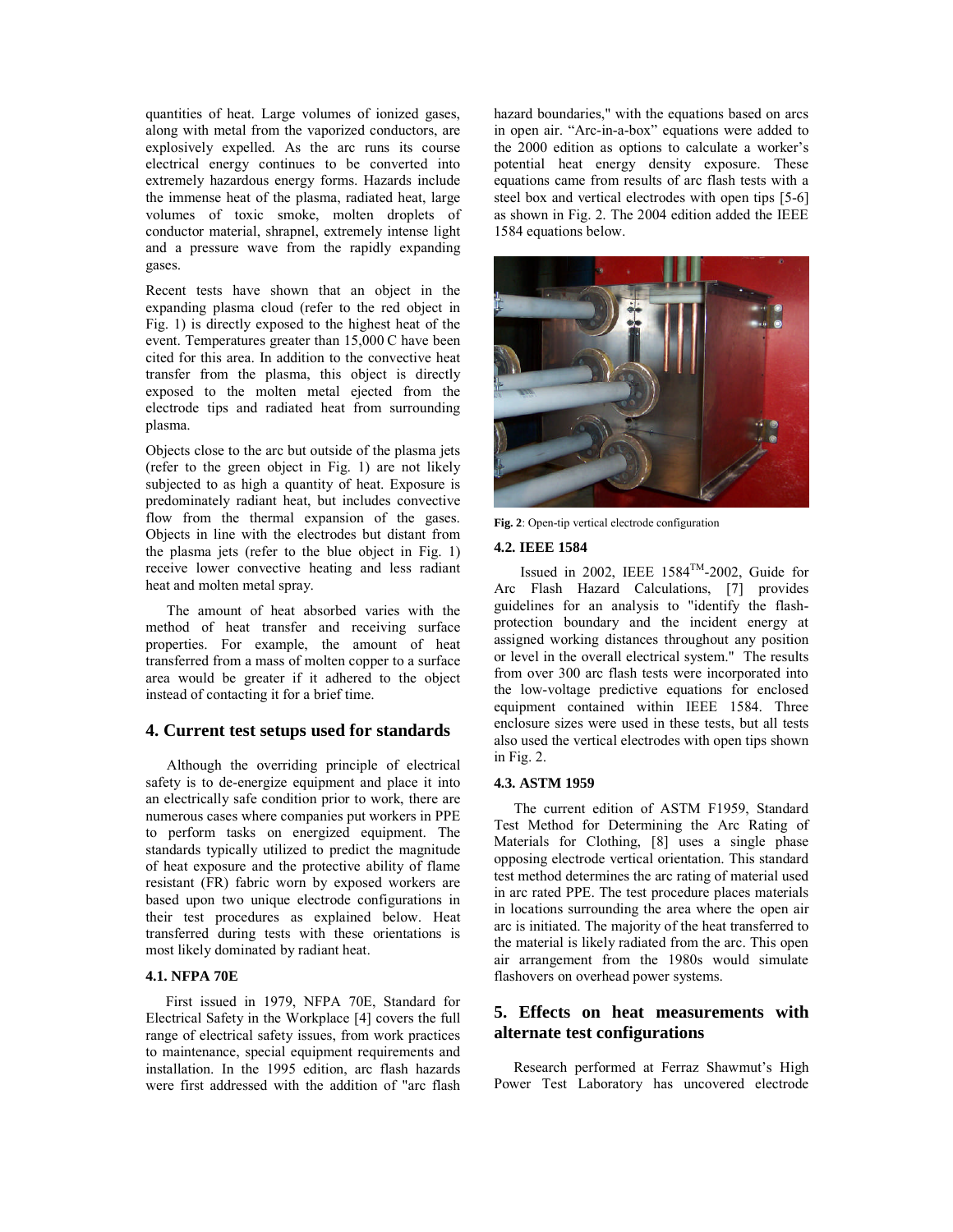configurations that project significantly more heat energy out of enclosures toward worker locations than currently predicted by the standards. To simulate components found in low-voltage electrical equipment, various setups were created for controlled testing. Heat was measured and compared with predictions of IEEE 1584 for switchgear. Results of these comparisons were published in two recent IEEE papers. [2-3] Configurations that forced the arc's plasma jets outward toward the worker produced heat measurements nearly twice those predicted by current IEEE 1584 equations when studied at typical working distances of 18 inches.

All arrangement described below are variations of an arrangement described in IEEE 1584 [7]. These test setups used a 508mm x 508mm x 508mm steel box with one side open. 3-phase arcing tests were conducted at 208V, 480 V and 600V. The gap conducted at 208V, 480 V and 600V. between electrodes was 32mm and the distance between the electrodes and the back of the box was 102mm. Incident heat energy was measured with an array of 9 copper calorimeters as described in the IEEE 1584 test procedure. Photographs of the arcs were captured from video taken with a FASTCAM high-speed camera, at up to 10 000 frames per second. The station back up breaker was typically set at 6 cycles to limit arc duration.

### **5.1. Vertical Configuration**

In the vertical configuration setup used in the IEEE1584 test program, the electrodes entered the box from the top. The electrode tips were open and 254 mm from the bottom of the box. This setup simulates equipment where bussing is vertical and open-ended such as a main-lugs power panel.

The arc development, similar to that described for Fig. 1, will be downward toward the bottom of the box in this case. As described in [2], there is an outward convective flow due to the thermal expansion of the gases and not magnetic forces. Photo of the arc development is shown in Fig.3. Most tests resulted in heat measurements consistent with the predicted levels of IEEE1584.



Fig. 3: Front view of arc development from vertical test 3ms into event.

#### **5.2. Barrier Configuration**

In the barrier configuration, the electrodes of the vertical setup are "terminated" into a block of insulating material (barrier) as shown in Fig. 4. This setup represents conductors connected to equipment fed from the top.



Fig. 4: Barrier test configuration simulating the line side connections of top fed equipment.

With the barrier in place, the arc's downward motion is halted and plasma jets are formed along the plane of the barrier top surface (i.e. perpendicular to the plane of the electrode). [3] This significant finding is demonstrated in Fig. 5. The photo on the top shows a side view of arc development along the plane of the barrier in a setup without side panels. The photo at the bottom shows the same test but recessed in the box. This test shows the possibility of higher convective heat transfer toward workers than the open vertical setup. The barrier configuration also ejected significantly more molten electrode material.



Fig. 5: Side view of arc development from barrier tests 4ms into a 42kA, 480V event. Open configuration (Top) and in a enclosure (Bottom)*)*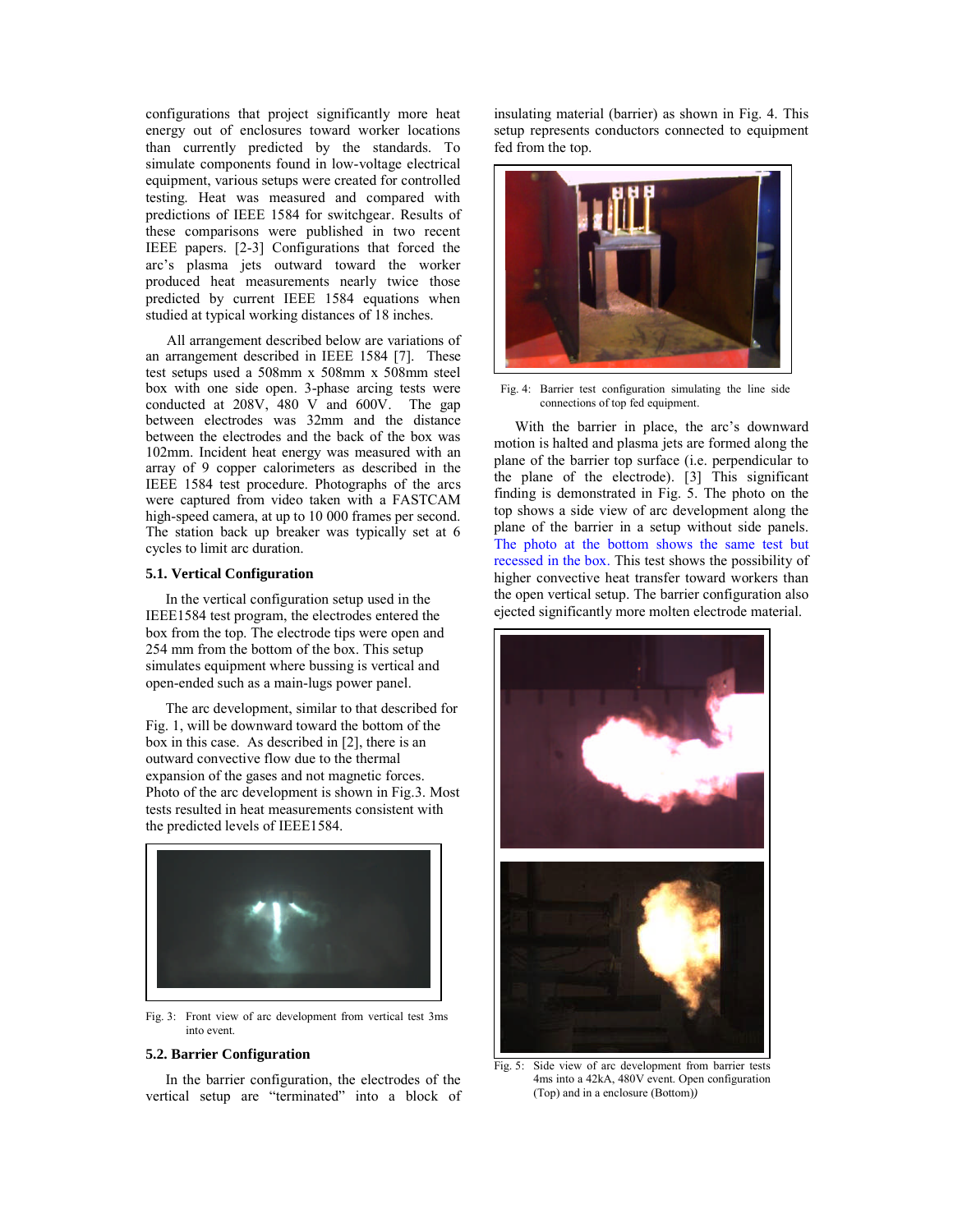Chart 1 compares heat measurements with the barrier setup to standard predictions. The black line represents predictions of IEEE 1584 equations for switchgear (508mm cubic box) for the available fault currents with a fixed 6-cycle clearing time. Alarmingly, the barrier test results almost always rose above the line--*sometimes more than twice the prediction.*



Chart I: Comparison of barrier results to predictions of IEEE 1584 equations for switchgear. The black line represents prediction; the blue line is 167% of the prediction.

### **5.3. Horizontal Configuration**

Another configuration that deserves serious consideration is the "horizontal electrode configuration." This setup simulates equipment where bussing is open-ended, but pointing toward the front of the enclosure, like that in the equipment shown in Fig. 6.



Fig. 6: The horizontal test setup was designed to simulate rear-fed equipment like this unit.

When the electrodes are horizontal and fed from the back, the arc development is very similar to that described for Fig. 1 and is shown in Fig. 7. In the top picture of Fig 7 the electrodes were brought to the front of the box, clearly showing the plasma jets formed on the tips of the electrodes. In the bottom picture, the electrodes were moved to 104 mm from the back of the box. Although the plasma jets are not visible there is a greater outward flow, since the walls of the enclosure give a more focused expansion of the plasma.



Fig. 7: Side view of plasma flow at 8 milliseconds into a 44kA 600V arcing event for horizontal electrodes. Electrode tips are flush with the front of the box (T) and recessed to 104mm from the back of the horizontal setup test box (B).

Like the barrier configuration, all tests resulted in heat measurements significantly above the predicted levels. In some case, the incident heat energy density was more than three times that of the vertical tests.

Of equal concern is the fact that arcing currents were below predicted levels for this configuration (see Chart II). In some applications, clearing times will be significantly longer than expected if the arcing current is too low to operate the short circuit element of the upstream overcurrent protective device (OCPD). In these applications, the increase in arc flash heat energies will be far greater than the differences obtained in tests with a fixed clearing time of six cycles.



**Chart II:** Comparison of arc currents from horizontal tests to predictions of IEEE 1584 equations for switchgear. Note that some of the test results were below even the 85% value recommended by the standard.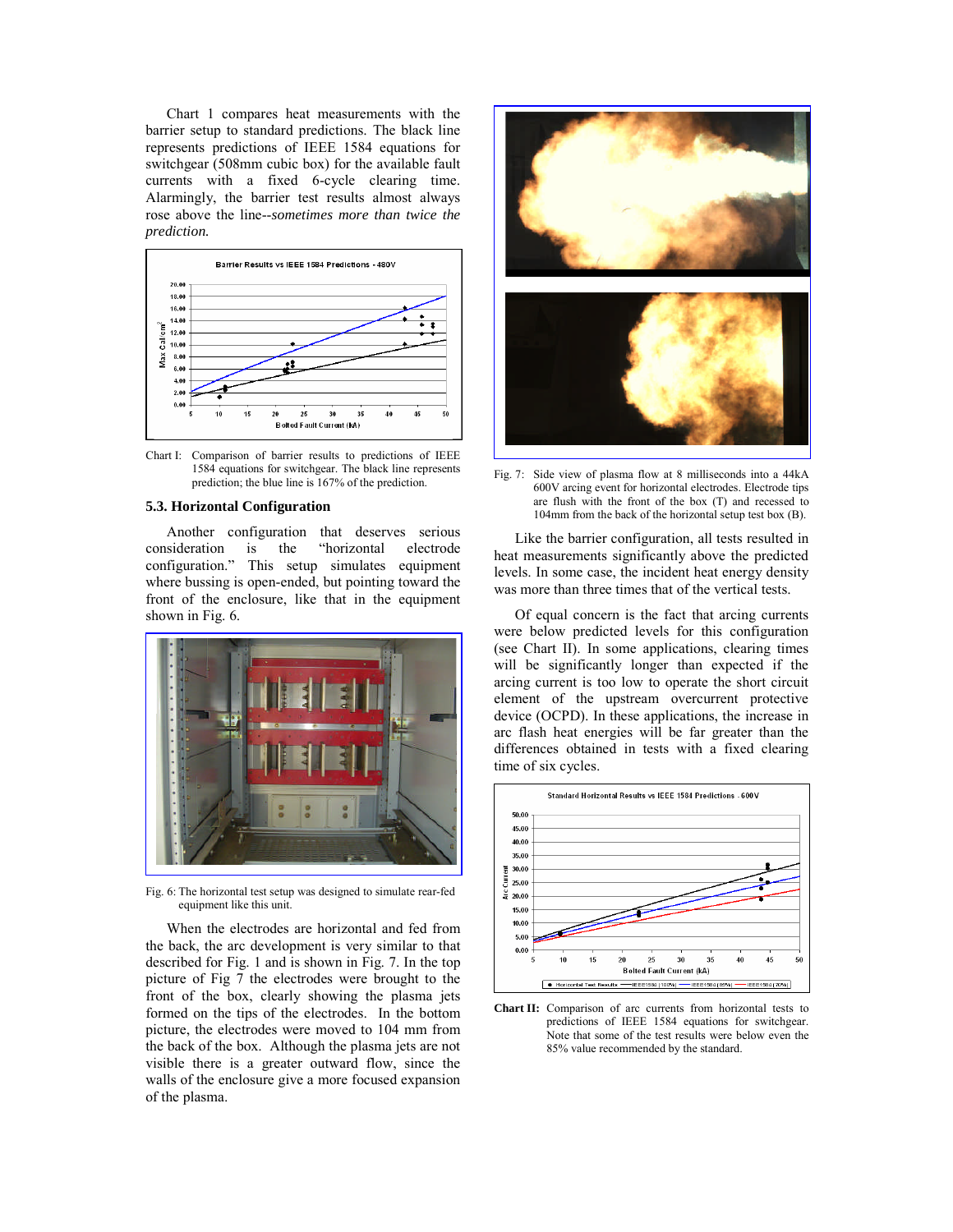#### **5.4. Tests with current-limiting fuses**

IEEE 1584 has equations to predict incident energy from equipment when protected by UL Class RK1 fuses [9] and UL Class L fuses [10] with ampere ratings of 2000A and less. These equations were derived from 600V tests using the vertical configuration of Fig. 2 [7, 11]. Plots of the predicted incident energy for two fuses are shown in Chart III.

If the arc fault current is large enough for these fuses to be in their current-limiting ranges, the fuses will dramatically reduce the electrical energy delivered to the arc. Extensive testing has shown that Class RK1 fuses and Class L fuses of 1600A and less can limit incident energies to below the 1.2 cal/cm<sup>2</sup> (5 J/cm<sup>2</sup>) critical value accepted for a second degree burn.



**Chart III:** Plot of predicted incident energies.

A number of tests with current-limiting fuses showed, with proper fuse selection, that workers would be exposed to far less heat energy even when standing in locations subject to the plasma flow from the alternate configurations (see Fig. 8). The heat measured during tests with all configurations was very close to those predicted by current IEEE 1584 equations. Plants currently employing this conservative method of protection will still need to recalculate arc fault currents and determine if fuses will be operating in their current-limiting modes for arc faults on equipment with horizontal electrodes.



Fig. 8: Photo of maximum reach of plasma with current-limiting effect of 600A UL Class RK1 fuses. Test conditions are the same as those described in Fig. 7.

### **6. Effects of alternate configuration tests on PPE**

Preliminary investigations showed that many protective FR fabrics did not yield the same level of thermal protection when placed within the directional plasma flow for the barrier configuration. Tests were performed with FR fabric placed at 18 inches from the electrodes of the vertical, barrier and horizontal configurations. See Fig. 9 for the fabric test setup. A variety of currents and clearing times were used in these 480V tests to generate a range of heat energies for the tests.



Fig. 9: (Top): Fabric test setup with barrier test. (Bottom): Front view of bare and fabric covered calorimeter.

There were surprising results with the barrier and horizontal tests, as some fabrics performed at only 50% of their arc ratings. Initial testing of the vertical configuration without the barrier also indicated that the arc rating of FR fabrics is reduced. It is suspected that greater heat transfer through the material because of the increased convective energy component is responsible for its decreased performance in the plasma-rich region of the arc. Equally surprising results were obtained for arc rated faceshields, which exhibited an increased arc rating. This would be expected since, unlike the permeable FR fabrics,